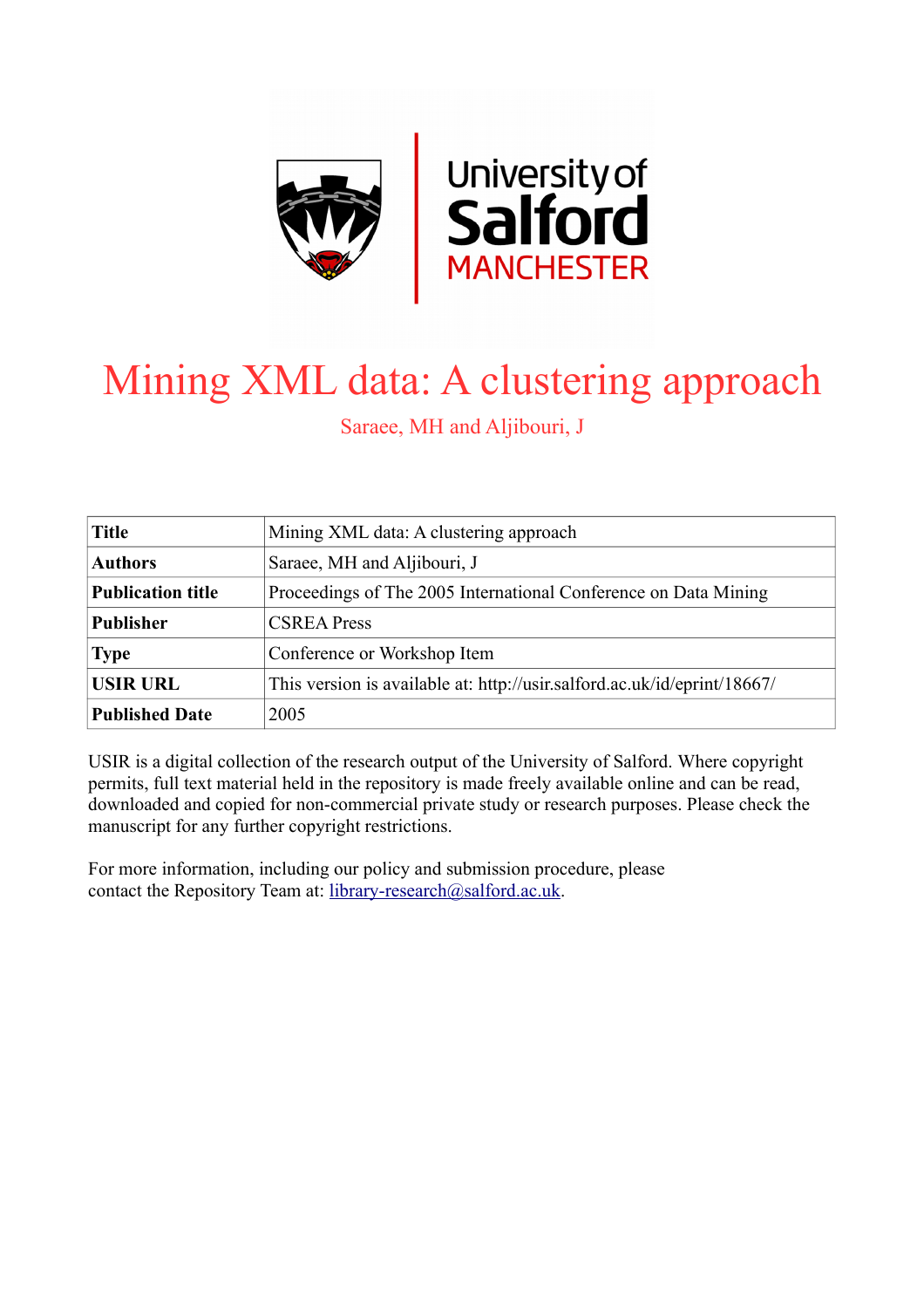## **Mining XML Data: A Clustering Approach**

Mohamad Saraee The University of Salford Salford, Greater Manchester M5 4WT

#### **Abstract**

XML data has become very popular to represent semi structured data. This has resulted in a growing amount of XML data on the web. This raises a need for languages and tools to manage collections of XML documents as well as to mine interesting information from them. Several attempts at developing XML mining techniques have been proposed. However the topic of mining XML data has received little attention as the data mining community has focused on the development of techniques for extracting common structure from heterogeneous XML data. This project aims to data mine XML data using the XML Query language XQuery. The data mining technique used is the clustering technique of the Nearest Neighbour Algorithm.

This algorithm will be incorporated into XQuery expression which, when implemented using an XQuery implementation tool, will cluster distance based data within the XML document into groups, where the distance between the data is set by a given threshold.

The implementation of the Nearest Neighbour algorithm hopes to be generic and implement a user interface which allows the user to load a XML document for its data to be clustered, choose the data to be clustered within that document, input the threshold and receive the clustered result in an output file. This work would allow XML distance data to be clustered with the Nearest Neighbour algorithm using XQuery, therefore providing a needed data mining implementation on XML data.

## **Keywords**

XML, Data Mining, Nearest Neighbour, XQuery

#### **1.0 Introduction**

It has been increasingly important to be able to mine XML as it has become very popular as a standard to represent semi structured data. XML has also received a lot of attention from the database community and there has been a huge amount of work aimed at coping with XML data. An example of this work would be work on storing XML data, indexing and querying XML content [2,3]updating XML data [4] and benchmarking XML applications[5]. But little attention has been made to mining the actual data within XML. The data mining community has concentrated more on the development

Joanna Moaiad Aljibouri The University of Salford Salford, Greater **Manchester** M5 4WT

of techniques for extracting common structures from the XML data.

It was thought that in order to mine XML data it would first need to be pre or post processed from an XML format to a relational format. A lot of research has gone into data mining XML documents after the format has been changed from XML format to a relational format. Little has been done on directly mining the xml data and integrating SQL, without this post processing the XML data.

At first the focus was to store XML data. Today the focus is more on creating powerful query and retrieval methods. This has led to the new XML Query language, XQuery[10]. XQuery is the first language to receive industry-wide attention and support. It is currently being developed by the W3C XML Query Working Group. Industry experts expected XQuery to do for XML and XML databases what SQL did for relational data and relational database systems: provide a vendor independent, powerful and easy-touse method for query and retrieval of XML data

It makes sense to try and use this valuable tool to implement a data mining algorithm to mine XML data. XML data is different from relational data in several important respects that influence the design of a query language. Relational data tends to have a regular structure, which allows the descriptive meta-data for this data to be stored in a separate catalogue. XML data in contrast is often quite heterogeneous and distributes the meta data throughout the document. XML documents may contain many levels of nested elements, whereas relational data is flat. XML documents have an intrinsic order whereas relational data is unordered.

XQuery operates on the abstract, logical structure of an XML document, rather than its surface syntax. This logical structure is known as the data model. XQuery Version 1.0 is an extension of XPath Version 2.0. The data model that XQuery uses is based on that of XPath and defines each XML document as a tree of nodes. The data model is not only capable of handling documents but is also designed to work on well-formed document parts (a.k.a. "fragments"), collections of documents, or collections of fragments.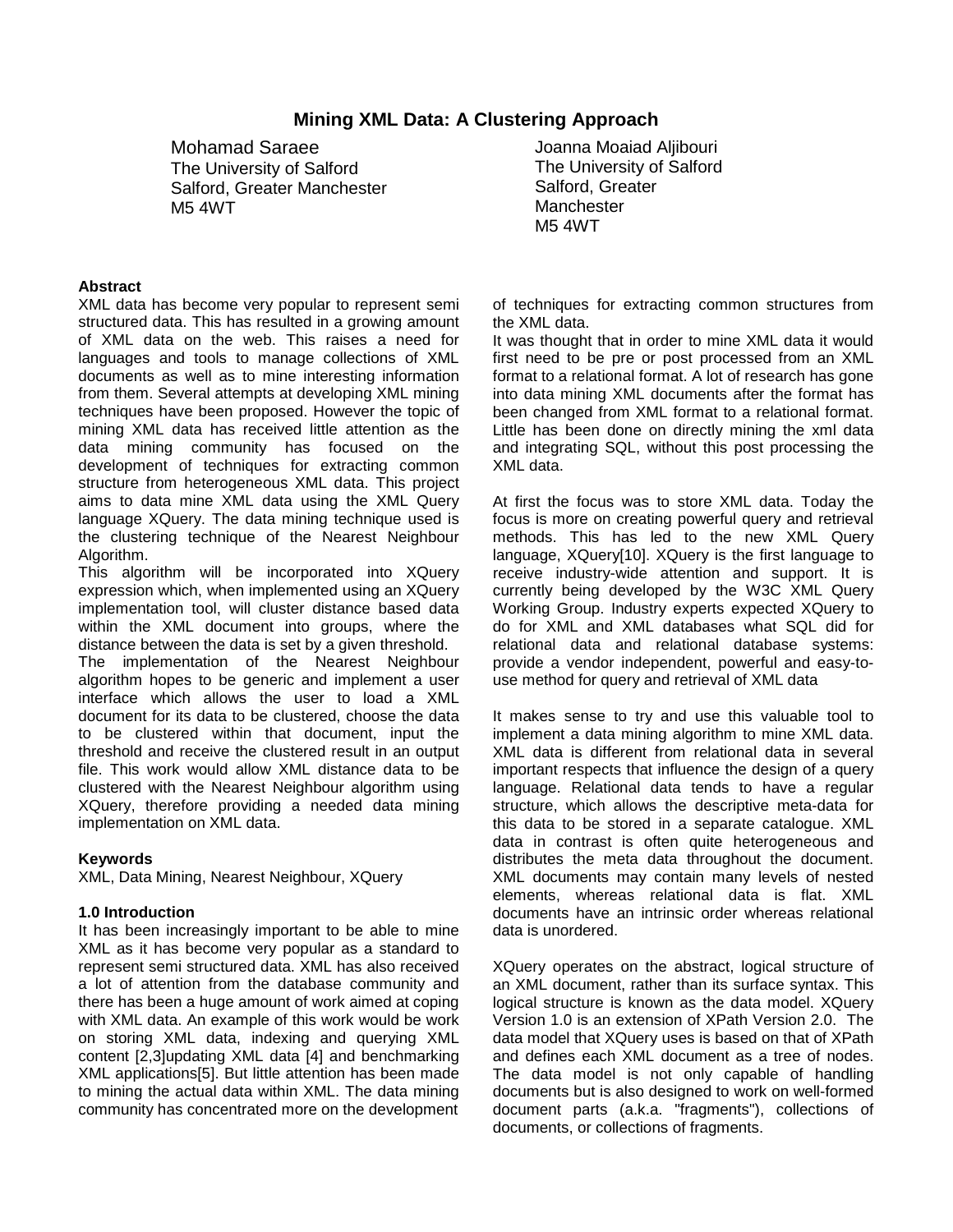XQuery is a functional language where each query is an expression. There are 7 types of expressions in XQuery: path expressions, element constructors, FLWR expressions, expressions involving operators and functions, conditional expressions, quantified expressions and expressions that test or modify data types. The various expressions can be used together both sequentially and nested.

The main contributions of this paper are as follows:

- Develop an implementation of a data mining technique to perform mining on XML data. This is needed as there has been little work done on mining this large data source
- Use the XML query language XQuery to implement the technique, which is a relatively new query language

This would contribute greatly to the area of data mining XML data as there is lots of XML data. By providing a implementation of a data mining technique this will help to facilitate the possible patterns not yet discovered in XML data

## **2 Problem statement**

The problem is to implement a Data mining technique in XQuery to be used on XML data.

This paper is concerned with the clustering technique of the Nearest Neighbour algorithm.

Clustering is the process of grouping physical or abstract objects into classes of similar objects. It is an example of unsupervised learning.

Clustering examples are:

- Identifying similar web usage pattern from web usage logs
- Grouping houses into a town into neighbourhoods based on similar features.

Data clustering identifies clusters or densely populated regions according to some distant measurement in a large data set. Clustering identifies the sparse and crowded places and discovers the overall distribution patterns of a data set. Using a distance based approach, means that for each clustering decision all data points are inspected equally and use global measurements within requires scaling all data points or all currently existing clusters.

The Nearest Neighbour algorithm employs distance functions to determine the closeness between data entities. It is assumed that points in space that are close together have similar properties. So for new data, computes its point in space based on some predefined computation, then find out how close it is to known data points and then determine it properties. Items are iteratively merged into existing clusters that are close. This technique uses a threshold t, to determine if items are added to existing clusters or a new cluster is created. It is incremental and uses a time of  $o(n^2)$  and space of  $O(n^2)$ . The algorithm itself can be seen below:

Nearest Neighbour Algorithm Input:

 $D = \{t1, t2, ..., t n\}$  // Set of elements

A //adjacency matrix showing distance between elements

Output:

*K //* Set of clusters.

Nearest Neighbour Algorithm:

$$
K_1=\{t_1\}
$$

 $K = \{K_1\}$ ;

*k =1;*

for  $i = 1$  to  $n$  do

find the tm in some cluster *K*m in *K* such that dis (ti, tm) is the smallest;

if dis  $(t_i,t_m) \leq t$  then  $K_m=K_m U t_i$ Else *k=k+1;*  $K_k = \{ \text{ti} \};$ 

## **2.1 Related Work**

Data mining XML data has received little attention. As previously mentioned the data mining community has focused on other areas such as XML storage and its structure [6].This paper involved trying to classify XML data using a rule based classifier called XRules. When this classifier was compared to a association based classifier CBA [7] and an index rule IR classifier, it out performed both of them. They concluded that since the XRules performed better than the CBA classifier this indicated that the system relied on the classification information hidden in the structures for an effective rule generation process. They also stated that it outperformed the IR based method in spite of the greater amount of input used by this method. Their results showed that structural mining can provide new insights into the process of XML

Other work has concentrated on extracting association rules from XML data such as in [1, 8] both using XQuery.

Braga *et al* [8] presented a *XMINE* operator a tool they developed to extract XML association rules for XML documents. XMINE was based on XPath and inspired by the syntax of XQuery, which allowed them to express complex mining tasks, compactly and intuitively. They thought that XMINE could be used to specify indifferently (and simultaneously) mining tasks both on the content and on the structure of the data. They found that their research provided a good starting point it left many open issues for further research which need to be addressed to have a fully functional and efficient implementation

of the XMINE operator. It was pointed out the one of the most important open issues was that of support evaluation as There are currently no XQuery interpreters to be used in filtering XML fragments and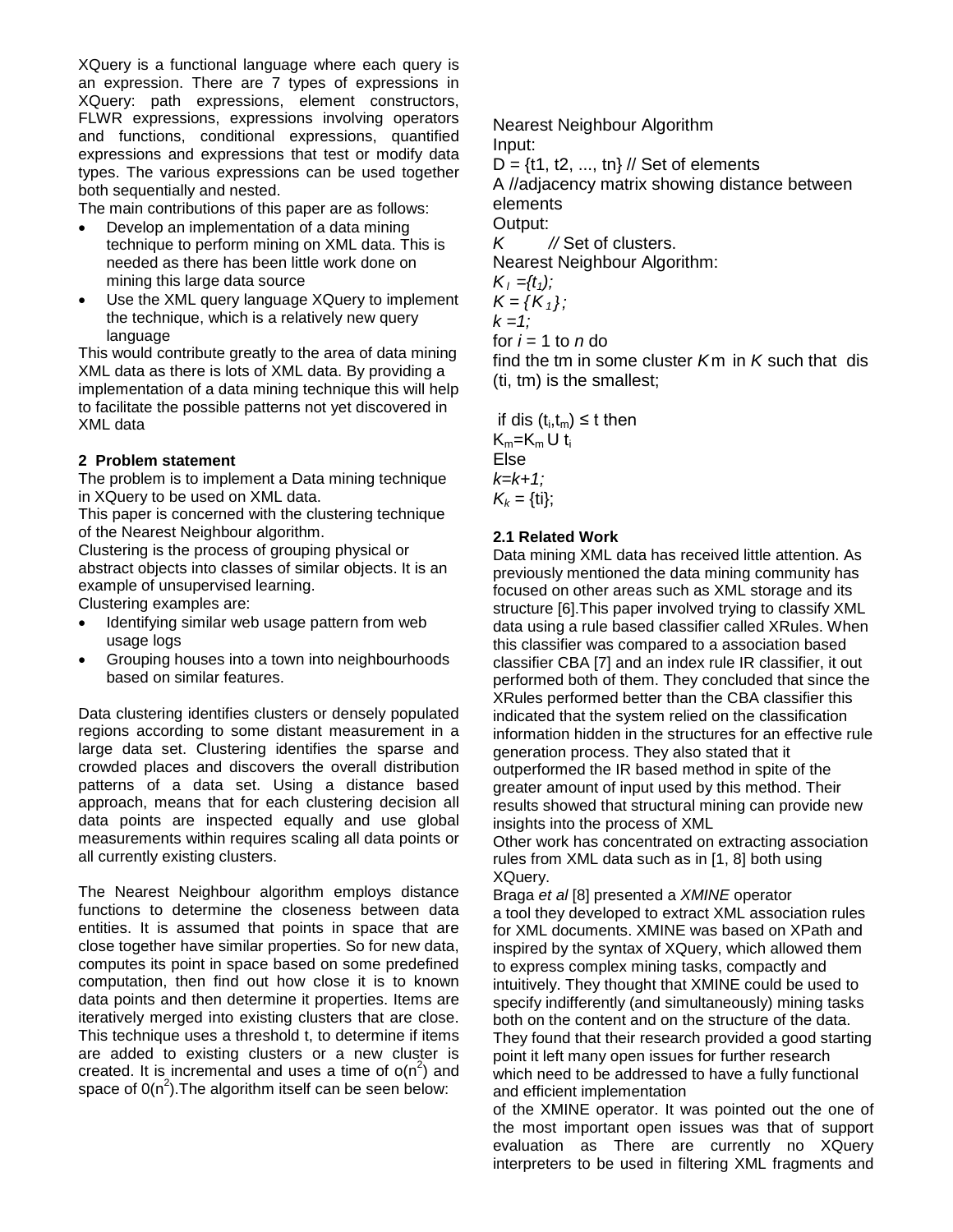although XPath processors are quite advanced, they do not yet provide all the required functionalities either. They suggested that this extra functionality should be included in the new XPath 2.0.

Wan and Dobbie [1] have shown that it is possible to extract association rules (data mining technique) from XML documents without any need for pre or post processing by using XQuery to implement the well known Apriori algorithm. Their ideas was that XML data can be mined using XQuery and then integrate the data mining technique of association rule mining, into XML native databases. Association rule mining is a popular data mining technique with uses implementation of the Apriori algorithm. This algorithm finds associations between items in a database. They concluded that XQuery implementation of the Apriori- <irisdata> algorithm was not efficient in comparison to a  $C++$ implementation.

## **3 Methodology**

The XML clustering software using XQuery takes an Object Oriented Programming approach. It is implemented in Java. This uses a open source XQuery implementation tool called Qexo [9]. The software is divided up into the following classes Start, GUI, ExpressionBuilder, XQueryExec and XMLTreeBuilder. How these classes work together can be summarized as follows:

1) The start class initiates the start of the program. It creates an instance of the GUI class. This provides a GUI interface that allows the user to load a XML Document they wish to be clustered.

2) This document is then parsed using a SAX API. This deals with the document sequentially and builds a Tree model from the elements nodes as it goes through the document. As it does this it also inputs the element nodes into an array. The nodes are tested for whether they contain numerical or textual data. If the data is textual it is put into an array which contains nodes that contain textual data. These elements will not be input into the XQuery expression but will be used purely for display purposes. If the data is numeric then, the element will be put in a separate array. This distinction needs to occur to prevent elements with textual data being input into the Nearest Neighbour algorithm which only works on numerical data.

3) Both of these arrays are then displayed in the Gui as a list of tick boxes with labels. If the data is from the numeric array then a threshold box will appear giving the user an area to input a threshold. If from the textual array a threshold box will not be displayed. This allows the user to choose which elements in the document to cluster together and also to display other attributes to make it easier to make sense of the results.

4) The user will also be asked for a path to the output file for the results to be sent to.

5) From the user's options, the path for the chosen elements and the chosen elements will be incorporated into the XQuery expression. The expression will be built suing the XQueryBuilder class.

6) This will result in the full expression being evaluated in the XQueryExec class. It does this by using the runXQuery().

7) The output results will be sent to the output path specified in the form of a HTML page with an embedded table of clustered results.

8) On completion the display will inform the user it has completed, it will display the output path and give the user the option to exit or to cluster again.

## **4 Experimental Setup**

This software was developed and tested using an iris data set. Here is a sample of the data:

<?xml version="1.0" encoding="UTF-8" ?>

**-**<Iris>

<sepal\_length>**5.10**</sepal\_length> <sepal\_width>3.50</sepal\_width> <petal\_length>**1.40**</petal\_length> <petal\_width>**0.20**</petal\_width> <class>**Iris-setosa**</class> </Iris>

As it can be seen the element values consist of both numerical data, i.e. that is contained in the element <petal\_width>, and textual data e.g. the data within the <class> element.

The software works out the time taken to cluster the results. A n experiment was conducted that wanted to show how the software processing time altered when the number of variables clustered increased. It entailed requesting that one variable i.e. petal\_width was clustered with a threshold of <0.1,the time taken and this repeated 5 times to get a number of results. This was then repeated for 2,3 & 4 variables with different thresholds. The Iris document contained 152 <iris> nodes which means that the algorithm (whose performance is based on O(n^2). Regardless of the number of variables clustered the algorithm reads the document 152^2 times. However, the work done increases, as the number of variables to cluster, increases.

## **4 Experimental Results**

As previously mentioned the results will be in the form of a HTML page with an embedded table of clustered results. The headers of the table will be taken from the element name within an array.

A sample of the output of clustering 2 elements and displaying the class is as follows:

## **Nearest Neighbour clustered results**

This data is your clustered results from the XML Document you have chosen. The chosen elements and thresholds were:

Element : petal\_length Threshold : 0.2 Element : petal\_width Threshold : 0.5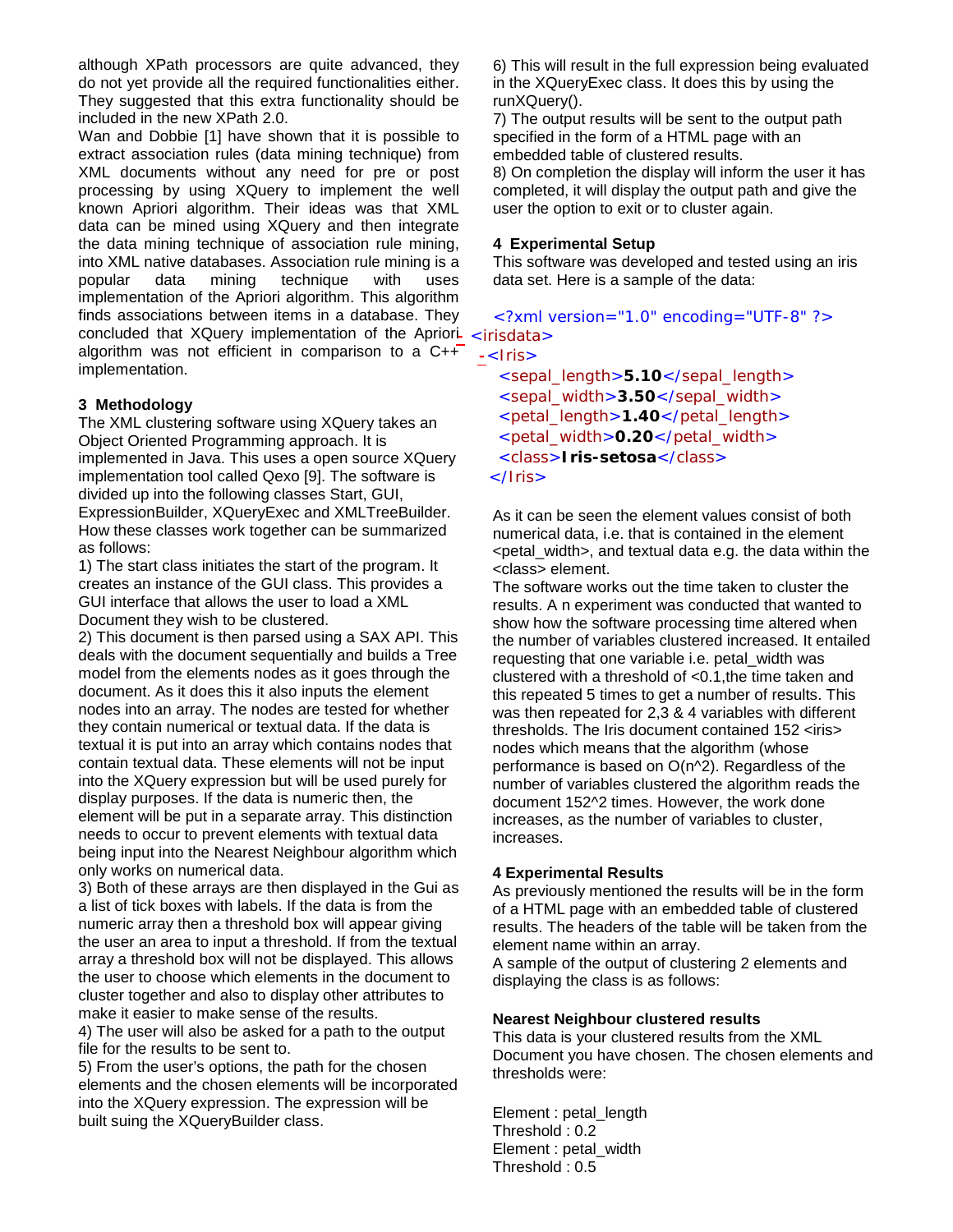These have been put through the XQuery Nearest Neighbour algorithm and produced these results.

The nearest neighbours of the node(s): petal\_length

1.40

petal\_width

0.20

Class

Iris-setosa

| petal_length | petal_width | class       |
|--------------|-------------|-------------|
| 1.40         | 0.20        | Iris-setosa |
| 1.40         | 0.20        | Iris-setosa |
| 1.30         | 0.20        | Iris-setosa |

The output was configured to make it easy to read for the user to analyse the results and thus easier to identify possible patterns.

The speed in which the data is clustered depends on many factors such as the size of the document, the specification of the computer and what it has running at the time and the number of variables that are input into the XQuery Algorithm to cluster.

With the sample data, which contained 152 <iris> nodes .The following graph can be displayed to show time against work done. As the number of variables clustered together increases so does how much work the XQuery expression has to do. The time taken to cluster the sample data document with 1-4 variables was recorded 5 times for each variable. Then the average and Standard Deviation was calculated. This was repeated with increasing sample data sizes The results can be displayed as follows:



*Graph 1.Number of variables against time*

The time was also measured with a differing number of nodes within a XML document. They are displayed as follows:



*Graph 2 The number of nodes against time*

#### **4.2 Discussion**

The results in graph 1 show that there is a linear relationship between the time taken to cluster the data